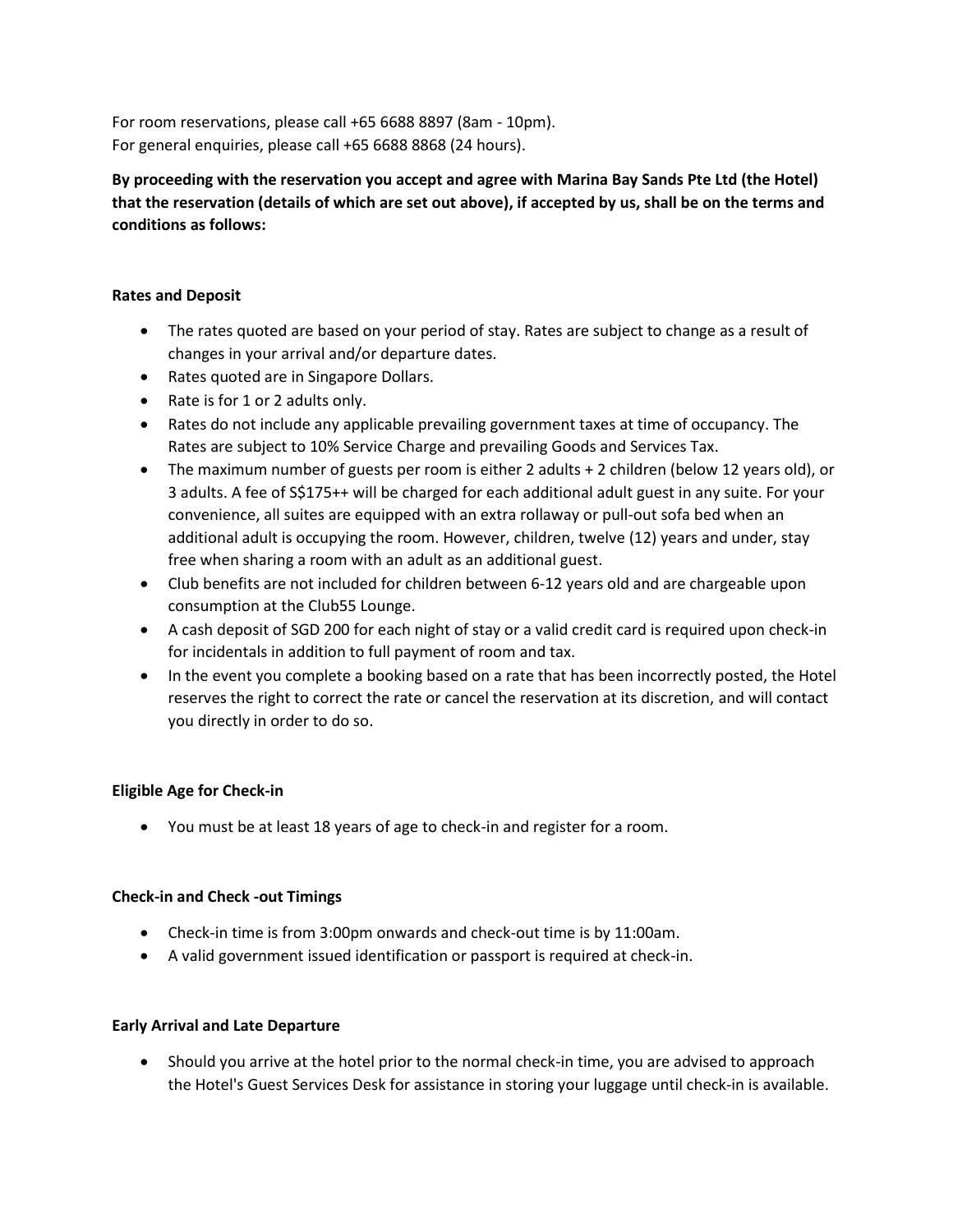If arriving early, you are also advised to consider making a reservation for the evening prior to your arrival.

 Late check-outs are available on request subject to room availability and occupancy level. Please check with the Hotel's Front Desk at least 24 hours prior to your departure on availability of late check-out. A half-day room charge may be incurred for late check-out between 12pm to 6pm and a full day room charge may be incurred for late check-out after 6pm.

# **Credit Card Information**

- A valid credit card is required to secure your reservation.
- Upon reservation, credit card will be charged for the amount indicated on the booking confirmation page and email.
- The Hotel accepts Visa, MasterCard, American Express, and JCB credit cards. Debit Cards are not accepted. China Union Pay is also accepted.
- With effect from 15 January 2015, Diners Club credit cards will no longer be accepted for Hotel and other ancillary services as a mode of payment.
- Exchange rates are applicable at time of reservation, but are subject to currency fluctuations and billing will be at the prevailing exchange rate upon completion of your stay.

#### **Cancellation Policy**

- A valid credit card is required to secure your reservation.
- Upon reservation, credit card will be charged for the amount indicated on the booking confirmation page and email.
- The Hotel accepts Visa, MasterCard, American Express, and JCB credit cards. Debit Cards are not accepted. China Union Pay is also accepted.
- With effect from 15 January 2015, Diners Club credit cards will no longer be accepted for Hotel and other ancillary services as a mode of payment.
- Exchange rates are applicable at time of reservation, but are subject to currency fluctuations and billing will be at the prevailing exchange rate upon completion of your stay.

#### **Group Reservations**

 For reservations for groups of 10 rooms and above, please email the Hotel at [groups@marinabaysands.com.](mailto:groups@marinabaysands.com)

# **Sands Rewards LifeStyle Membership**

- $\bullet$  Sign-up for FREE Sands Rewards LifeStyle membership<sup>1</sup> to enjoy up to 50% savings and more!
	- $\circ$  Complimentary<sup>2</sup> 1 ArtScience Museum ticket upon purchase of 1 standard ticket.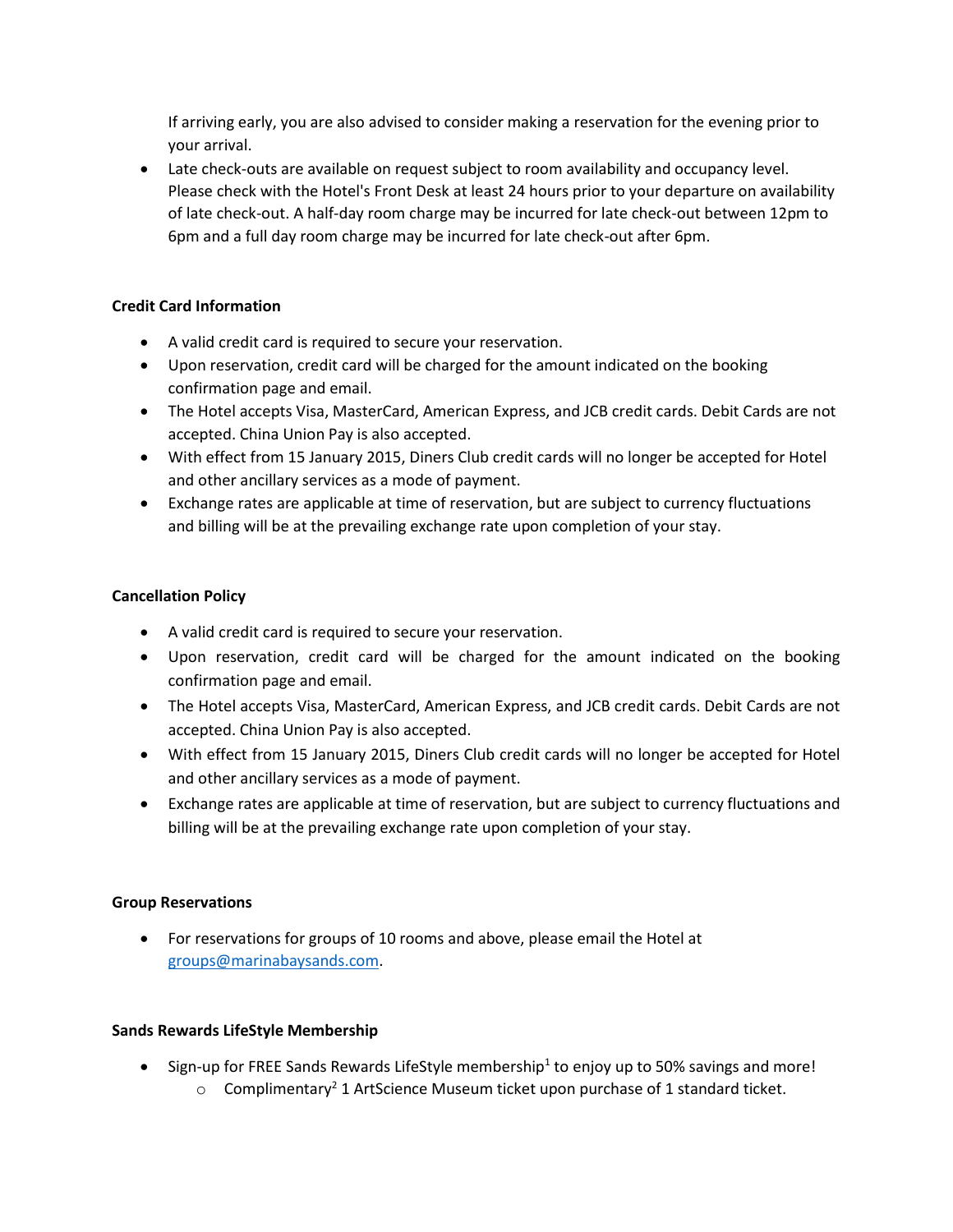- o Up to 15% savings on Banyan Tree Spa's body massages.
- o Earn and redeem rewards at over 175 dining and shopping outlets, hotel stays and more!

### **Child Breakfast Charge**

 All rooms and suite rates do not include child breakfast charge. Child breakfast charge is applicable for any child between 6-12 years old. Breakfast for children 5 years and under is free. Child breakfast is chargeable to guest account at walk-in price upon consumption.

### **Further information**

- No gatherings and parties of any nature are allowed. The hotel reserves the right to evict any additional occupants in the room.
- This reservation is not transferable. No name change is allowed.

### **General Provisions**

- By proceeding with the reservation, you further agree and acknowledge that if the reservation is accepted by the Hotel, your stay subsequently shall be subject to the Hotel's standard terms and conditions of stay.
- The Hotel may, at its absolute discretion, cancel the reservation if the Hotel is of the opinion that the reservation information provided is falsified or incomplete.
- The Hotel shall be entitled to vary, amend and/or otherwise change these terms and conditions at any time without prior notice.
- You shall indemnify and hold the Hotel harmless in respect of any liability, loss, damage, cost and expense of any nature arising out of, and/or in connection with the acceptance of the reservation by the Hotel.
- The Hotel shall not be liable for any losses, damages, costs or expenses incurred by you as a result of any cancellation of the reservation by the Hotel.
- The reservation and the terms and conditions set out hereto shall be governed in accordance with the law of the Republic of Singapore.
- The Contracts (Rights of Third Parties) Act ((Cap. 53B) shall apply.

# **Earning of Rewards**

1. This promotion is open to all newly-registered and existing members of the MBS Sands Rewards Lifestyle ("SRL"). For newly-registered members to be eligible for the promotion, they must have signed up for the SRL membership in the period of time during their stay at the Marina Bay Sands hotel (i.e., after they have checked in, and before they check out on the last date of stay), This promotion is only available for online and phone bookings of hotel rooms at the Marina Bay Sands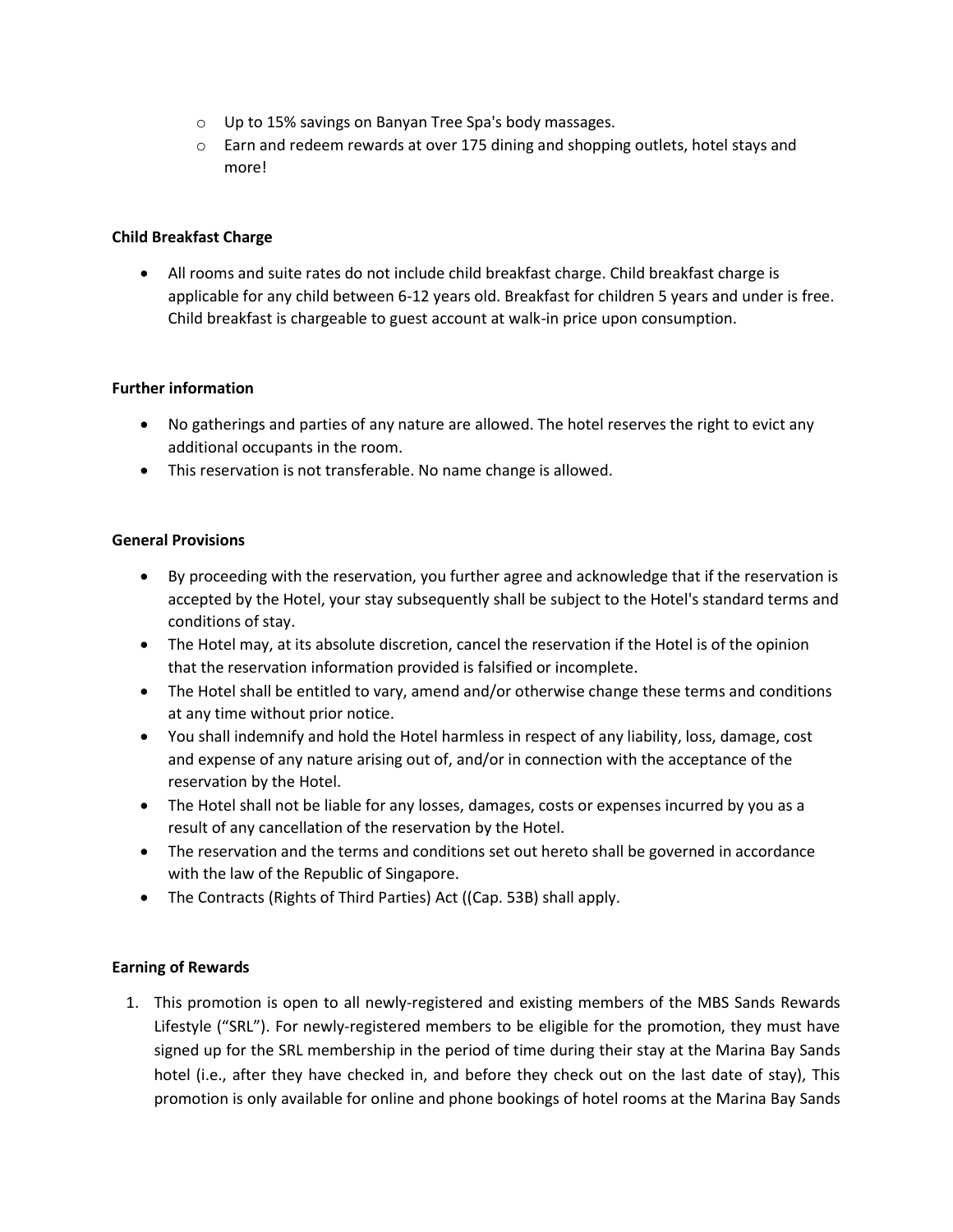hotel when the eligible guest quotes or uses the assigned promotional code via "Triple Rewards-Book Direct and Save" offer on the MBS website.

- 2. Save for any other accompanying discounts or offers available under the "Book Direct and Save" offer, this promotion is not valid with any other hotel room discounts, offers or package.
- 3. Under the promotion, existing SRL members will receive 9% of the cost of the room booking in Destination Dollars when making a reservation for a room at the Marina Bay Sands hotel ("**Reward**"). The Destination Dollars will be credited to the members' account in accordance with paragraph 5. Guests who are not an existing SRL member at the time of booking will be eligible to receive the Reward if they sign up for SRL membership during the duration of their stay before they check out from the hotel and in accordance with paragraph 6.
- 4. The amount of Destination Dollars earned by eligible guests is based on nett transaction amount for the room booking, excluding GST and any Service Charge.
- 5. 6% of the Destination Dollars will be credited to the eligible guest's membership account within 24hours at the Sands Rewards Counter upon successful verification of membership and check in details. The remaining 3% will be credited upon checkout and may take up to 48 hours.
- 6. Where the eligible guest is not an existing SRL member at the time of check in, the 6% Destination Dollars will only be credited to his membership account within 24hours when he successfully signs up for a SRL membership at the Sands Rewards Counter and verification of check in details are completed. SRL membership has to be obtained during his stay (i.e., before checking out of the hotel). Remaining 3% of the Destination Dollars will be credited into the guest's membership account after he has checked out from the hotel and may take up to 48hours.
- 7. Express check-out is not applicable for Triple Rewards Booking, Member have to check-out personally and present their membership card during settlement to be eligible to earn the remaining 3% Destination Dollars
- 8. All other terms and conditions governing the Membership Programmes continue to apply.
- 9. By participating in this promotion, each member consents to the use of their names and/or likeness for promotional purposes without compensation.
- 10. MBS may revise, alter or delete any part of the promotion and may revise, alter or delete any terms and conditions at any time without prior notice.
- 11. MBS reserves all rights in relation to the promotion, including but not limited to the right to postpone, temporarily halt, or terminate this promotion, or adjust the prize structure, type and distribution at its sole and absolute discretion.
- 12. MBS has the right to final interpretation of these terms and conditions.
- 13. If there shall be any dispute in the interpretation of provision of the terms and conditions, the English version shall prevail over other versions.

# **Additional Terms & Conditions:**

- A valid credit card is required to secure your reservation.
- Cancellation of and/or amendments to your reservation must be made 5 days (i.e., by 4pm Singapore time) prior to your arrival date.